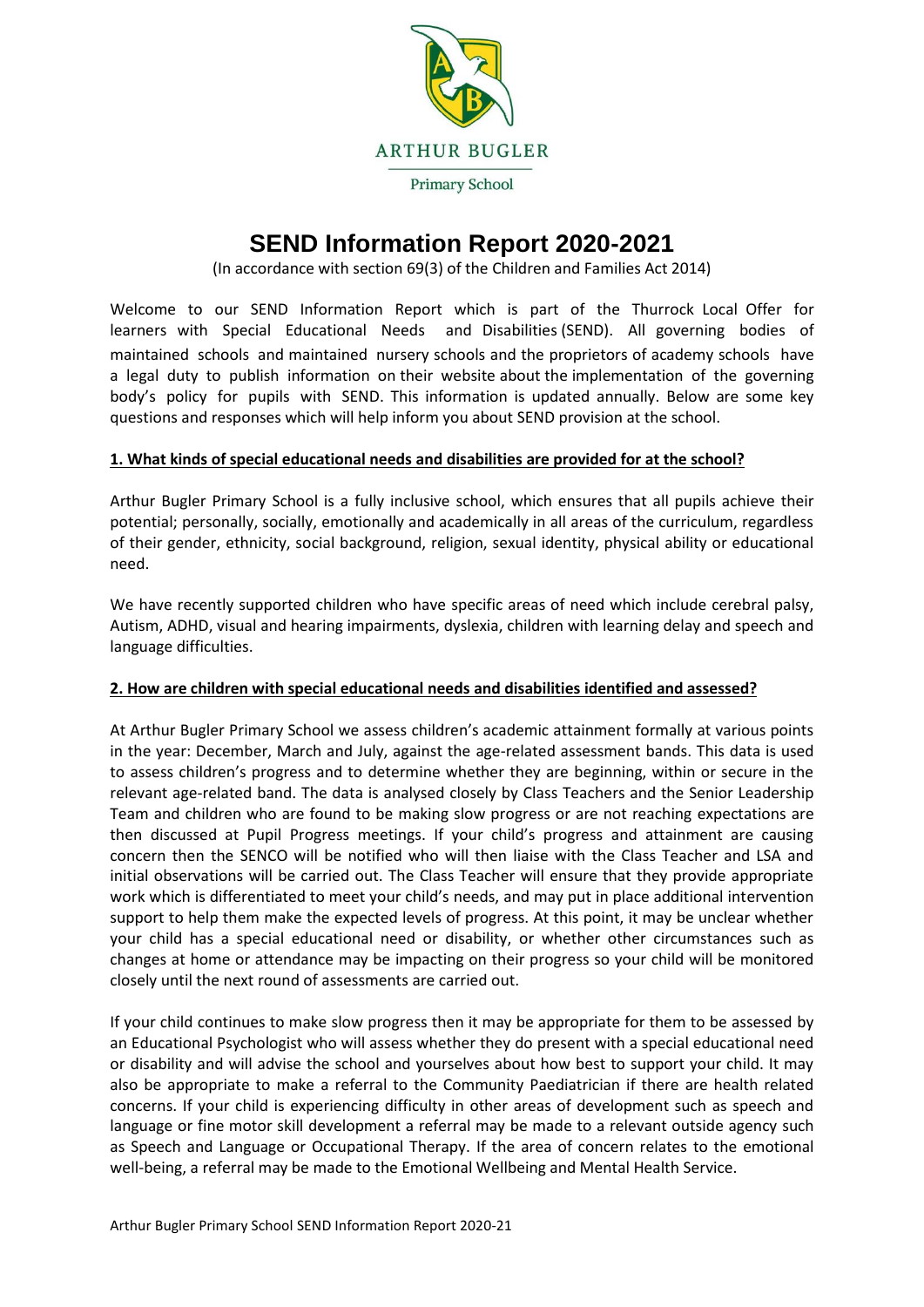The school may feel that your child would benefit from additional support in school even though they do not have a special educational need or disability. They may take part in intervention groups helping to support their literacy or numeracy development, or other areas of development such as social skills or behaviour. This will be shared with you in an informal meeting, letter or at the Parent Consultation meetings that take place twice a year.

If you feel that your child has a special educational or disability need then you should arrange to meet with your child's class teacher as soon as possible to discuss this. We have an Open Door policy and are happy to speak to parents whenever needed. Concerns may come to light during our Parent Consultation meetings. We will share with you our views about how your child is progressing academically and in other areas of development and if there is agreement then the steps described above will be taken. You will be invited to meet with the professionals working with your child if an assessment is carried out in school, or you will receive a written report.

## **3. How are children with special educational needs or disabilities provided for at the school?**

Through the careful monitoring of progress we are able to determine the band at which all children are working at any given point in the term. The learning objectives set for each child are matched to their attainment band. This is the same for all children. Children in Years 1 to 6 follow the National Curriculum and children in the Early Years follow the Development Matters Document and the Early Years Curriculum. Objectives are taken from here when planning work for the children. If the Development Matters Document is not suitable for your child then their objectives may be taken from the ABLLS Curriculum.

If your child has a special educational need or disability in areas such as speech and language or fine motor skill development for example, then there may be additional objectives set for your child to achieve. This may include for example learning to say a particular sound or learning to hold a pencil correctly.

If your child has additional needs in relation to their behaviour then a Consistent Management Plan will be written which identifies key behavioural triggers and strategies put in place to help change their behaviour. This will be shared with you and reviewed termly.

Through our Pupil Progress meetings, SEND plan reviews and Annual Reviews, we gather detailed information about your child's needs which is then used to identify the right support for your child. If your child has an EHCP (Education, Health Care Plan) with an allocation of resources in the form of LSA support then support will be provided on a 1-1, small group or whole-class basis, depending on your child's needs. Whilst it may be appropriate for some children to receive a higher level of 1-1 support, we also understand the importance of peer learning and promoting independence so children will be supported in class, in groups or on a whole-class basis wherever possible. The LSA working with your child may offer 'hover support' to encourage independent learning, being ready to step in when needed. The type and level of support used is organised on a case-by-case basis depending on each child's special educational need or disability.

If your child does not have an EHCP but does have a special educational need or disability, additional support may be put in place and again this may take the form of 1-1, small group or whole class adult support. The nature of the support is based on information gathered about your child's progress and attainment in all areas of development, discussions with you about your concerns and the child's views about their achievements. If there is disagreement between the school and yourselves then we will discuss things further.

For some children, additional resources or equipment may be required. These could include practical resources for maths, word mats, writing slopes, coloured exercise books, pencil grips, ear defenders, stability cushions, voice recorders and many others. Adaptations to the curriculum may also be made to ensure your child is set appropriate learning objectives and is asked to record their responses in an appropriate way.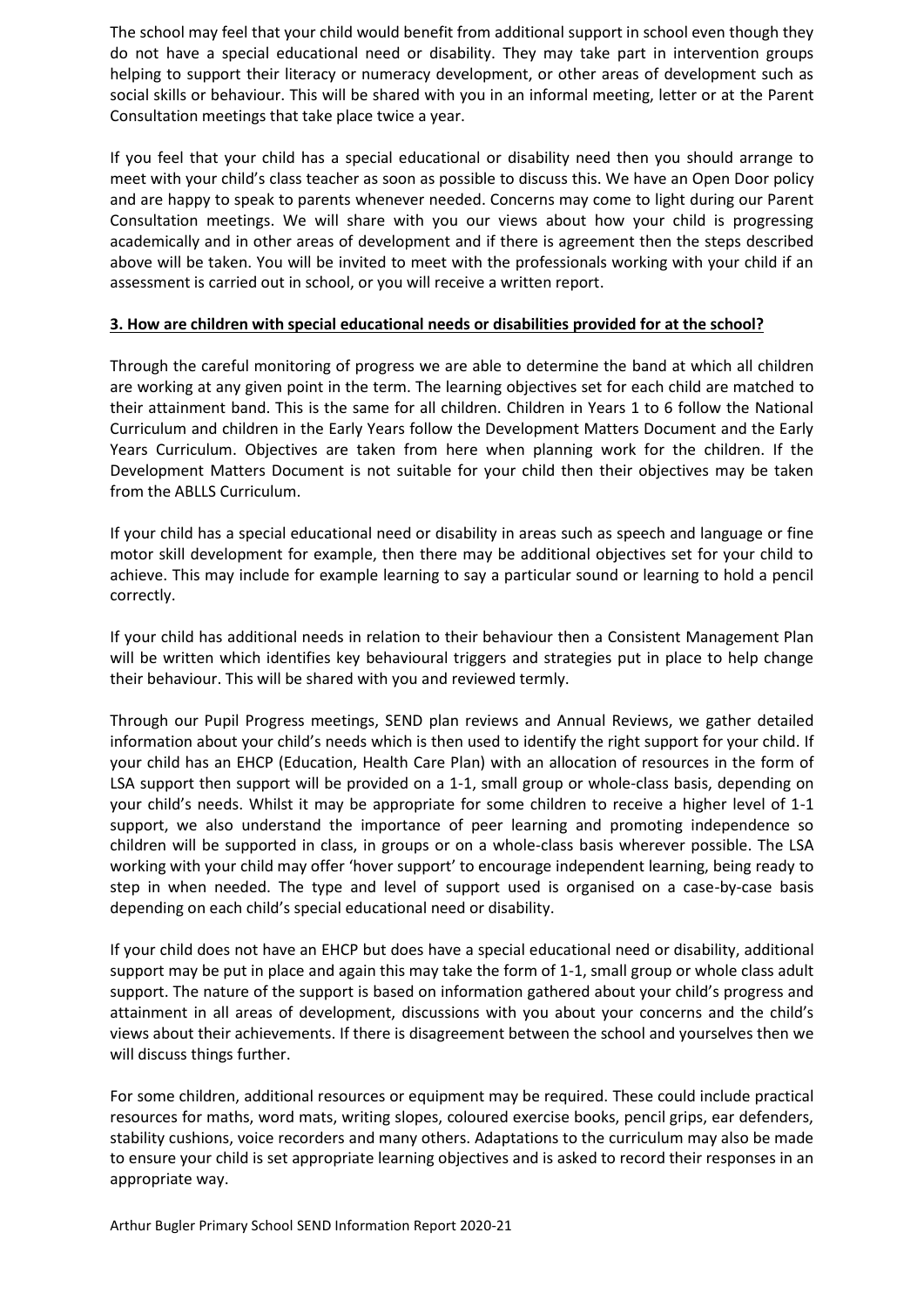Some members of staff have expertise in specific special educational needs or disabilities and where possible we will match their expertise to your child's needs. Expertise will be taken into consideration when allocating LSAs to work with specific children.

At all times the school will endeavour to meet the needs of all children but we acknowledge that limits will be placed on what we are able to provide, dependent on resources, funding and expertise available to the school.

# **4. What expertise and training have the staff at the school received and what access does the school have to specialist expertise?**

In recent years, a number of staff have received training in Autism, deaf awareness, Positive Handling, ADHD, Narrative Therapy, handwriting and speech therapy and behaviour management training. Individual members of staff have received specific training to enable them to support individual children with specific needs, such as Braille reading skills.

We also deliver regular in-school training for our teaching and LSA teams covering subjects such as social stories, Precision Teaching, Dyslexia, ADHD, maths strategies, guided reading and effective questioning. When needed, professionals have also delivered training to the school as a whole on specific disorders such as Autism.

If your child has an additional need that is new to our school then the relevant professionals working with your child or specialist teachers will be contacted and relevant training will be put in place. We aim to do this before your child starts school if they join us in the Early Years. The members of staff working directly with your child will receive more detailed training which is then shared with the rest of the school so that all members of staff become aware of any specific needs.

If your child has a specific special educational need or disability then we may refer them to the following services:

- Speech and Language Therapy or the Speech and Language Specialist Teacher
- Occupational Therapy
- Physiotherapy
- The Visual Impairment Specialist Teachers at St Cleres
- Teachers of the deaf at St Cleres
- Treetops Outreach Service
- Beacon Hill ICT Assessment Team
- Beacon Hill Risk Assessment Team
- Community Paediatrician
- Educational Psychologist
- Emotional Wellbeing and Mental Health Service
- ABP Behaviour

We work closely with the specialist teachers and professionals that support children with additional needs and through this work we have developed our own skills and understanding of various disabilities such as Cerebral Palsy, Autism and ADHD. Some professionals such as the Visual Impairment Specialist Teacher visit the school on a weekly basis to support specific children. Treetops Outreach Team come in to school fortnightly to support identified children with additional needs.

## **5. How are equipment and facilities secured for my child?**

As described in question 2, the type and level of support given to children with special needs or disabilities is organised on a case-by-case basis depending on each child's special educational need or disability. If your child does not have an EHCP but requires equipment or adaptations to the school which are thought to contribute significantly to their learning then the school will provide what is needed. If your child does have an EHCP and they require a piece of equipment then the school will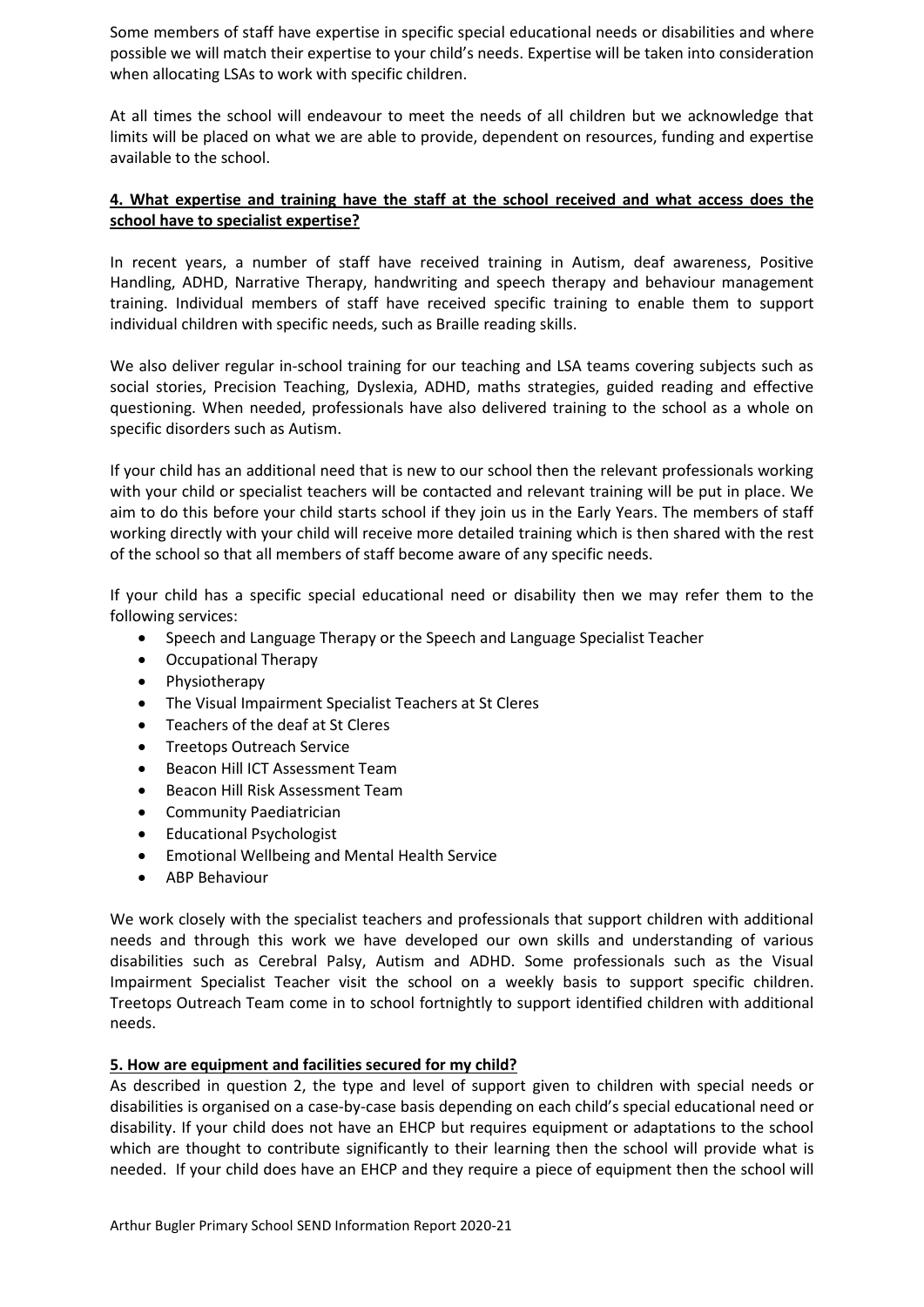either purchase what is needed or apply for funding from Thurrock Local Authority, depending on the cost.

## **6. How will I know how the school supports my child and how is this communicated to me as a parent?**

At Arthur Bugler Primary School we hold parent consultation meetings in the Autumn and Spring terms where teachers discuss all children's progress with their parents. If a child is receiving additional support then this will be shared at the meeting. You may be invited in to talk to your child's teacher at another point in the year if concerns arise and additional support is to be put in place.

Children who have a special educational need or disability will have a Learning Support Plan, Individual Education Plan or Consistent Management Plan which sets out specific targets and interventions that are in place for your child, which is reviewed termly. You will be invited to attend the SEND Parent / Carer Meetings termly where your child's reviewed plan will then be shared with you.

If your child has an EHCP then you will be invited to attend an Annual Review meeting to review your child's progress over the year and make recommendations for amendments to the EHCP.

EHCP children's successes will be logged by an LSA within a success book and this will be discussed within their Annual Review meeting.

Some children may have a Home-School Contact Book which is completed either daily or on an 'as and when' basis by a member of school staff and by the child's parent.

## **7. How will my child be involved in the arrangements for their education?**

At Arthur Bugler Primary School we aim to reflect each child's wishes in the support they receive and we listen carefully to what they say. If your child has a special educational need or disability, they will be asked to contribute towards their Learning Support Plan or Individual Education Plan on a termly basis, for example stating what they need to do to enable them to meet their targets, and when reviewing their plan at the end of the term.

If your child has an EHCP then they will be invited to contribute towards their Annual Review, sharing information about what they think they have achieved over the year and areas for development etc. The nature of their contribution will vary depending on their age or skills, and may include photos, mind-maps, videos etc. We aim for all children to attend their Annual Review and present their contribution, with appropriate support.

If your child has emotional, social or mental health needs they may have a Consistent Management Plan which helps to identify strategies to support them. Your child will be involved in preparing the plan to ensure it is most effective.

## **8. What arrangements are made by the governing body in relation to complaints from parents or children with special educational needs or disabilities concerning their provision?**

If there is disagreement between you and the school over whether your child has a special educational need or disability or whether you are unhappy about the provision your child is receiving then meetings will be held in school to try to resolve any conflict. If there is an unsatisfactory conclusion then the school would seek further expert advice and resort could be made by you to the school's Complaints Policy. We would follow the guidelines set out in the SEND Code of Practice 2014 if further action is required.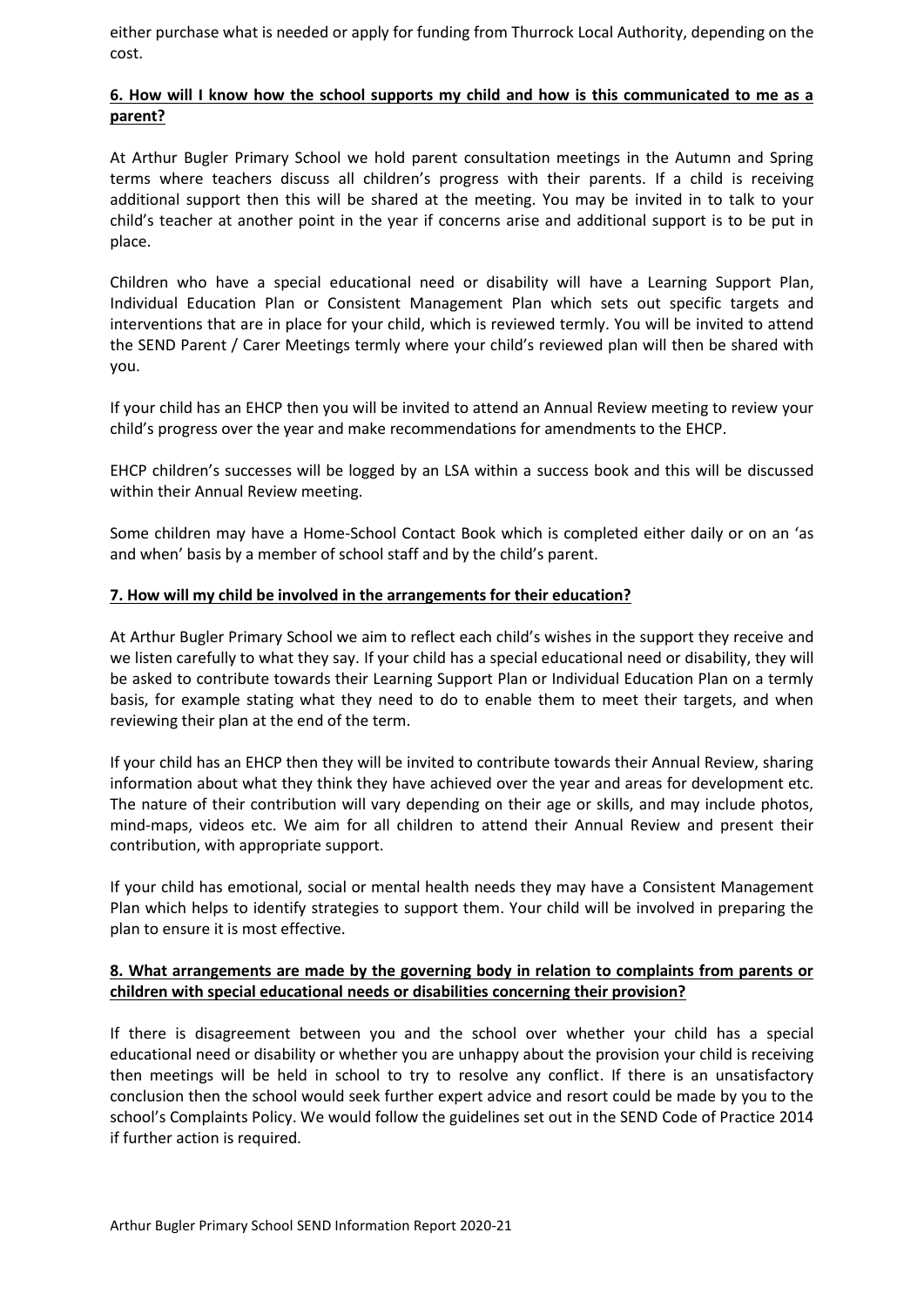**9. How does the governing body involve other bodies, including health and social services, local authority services and voluntary organisations, in meeting the needs of pupils with special educational needs or disabilities and in supporting the families of such pupils?**

The Governing Body regularly monitors the implementation of SEND provision throughout our school, including liaison with outside professionals. There is a Governor with specific responsibilities for SEND who meets regularly with the SENCO to oversee and monitor SEND provision including work with outside bodies and professionals.

Osborne Co-operative Academy Trust has established the SEND Trust Strategy Group which meets on a half-termly basis. This is a strategic group formed of the Trust's Inclusion Managers/SENCos whose aim is to share good practice and develop provision across the schools.

# **10. How does the school prepare and support my child when joining the school, transferring to a new school or changing class teachers/or year groups?**

## Joining the school in the Early Years – current practice

Your child will be invited to visit the school for one afternoon, a 'stay and play' session and then attend for three mornings during our transition week in July. If your child has additional needs then we may arrange additional visits before the end of the summer term. Where possible, if your child is supported by an additional adult in their preschool then we will try to arrange for that person to support them for all or some of their visits, although this will be at the preschool's discretion. Induction meetings are held in the summer term for all parents to attend but if your child has additional needs then the SENCO will arrange additional meetings if appropriate. The SENCO will also attend a transition meeting with the preschool, other professionals and yourselves in the summer term. Visits to preschools will also be carried out by the Early Years team and the SENCO may also visit your child if they have additional needs.

In September all of the children attend for mornings only for the first three weeks whilst Class Teachers and LSAs meet with all parents on an individual basis in the afternoons. After three weeks the children attend full-time. If your child has a special educational need or disability then it may be appropriate to stagger their entry into full-time education, building up the afternoons gradually over a period of time. This will be negotiated with you before September.

It may be appropriate for your child to have a photo-book and/or social story for beginning school so that they can become familiar with the school over the summer holiday. Where possible, meetings will be held with all professionals supporting a child prior to them starting at our school.

## Joining the school mid-year

If your child has a special educational need or disability and is transferring from another school then the SENCO will liaise with their current school about your child's needs. Staff working with your child may visit them at their current school to gather as much information as possible from the school and yourselves before they start. Your child will be invited to visit the school and possibly attend some sessions before they start full time. This will be arranged on a case-by-case basis. Again, it may be appropriate to stagger their entry into full-time education.

## Transferring to a new school mid-year

Members of staff from the new school will be invited to observe your child and discuss their needs with their current teacher, LSA and the SENCO and all information regarding your child's current support will be shared. It is possible for you to request that information not be shared; this is at your discretion. Continued liaison will be offered once your child starts their new school, used at the school's discretion.

Changing Class Teachers/Year groups at the beginning of a new school year – current practice

Arthur Bugler Primary School SEND Information Report 2020-21 The school holds a handover session in June/July where existing Class Teachers and LSAs handover information to the children's new year group team. This includes details of pupil progress, attainment and any other additional information that may be relevant. If your child has a special